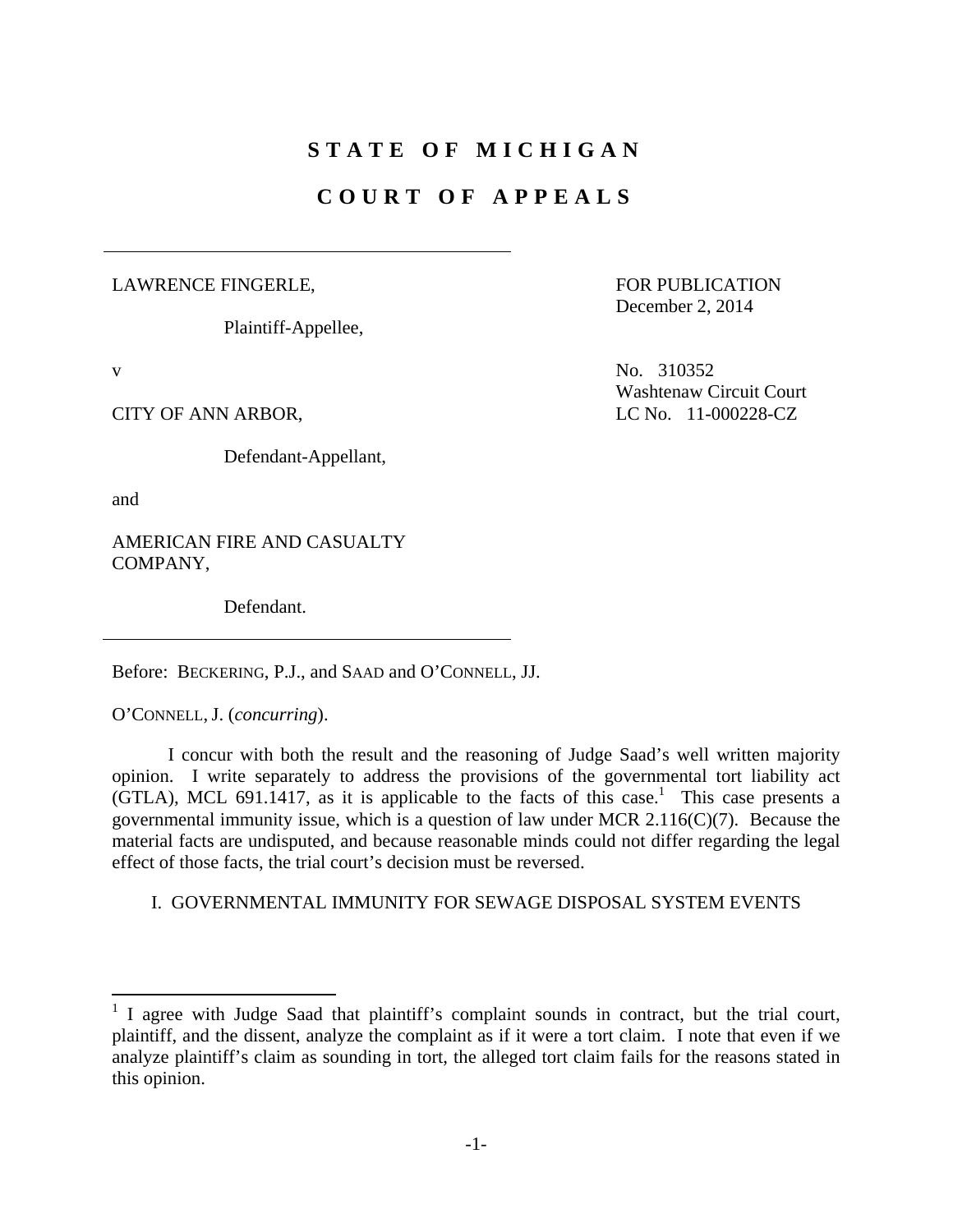As both the majority and dissenting opinions correctly recognize, the City is immune from liability for plaintiff's claims unless plaintiff can establish an exception to immunity under the applicable provisions of the Government Tort Liability Act (GTLA), MCL 691.1417. Accordingly, to avoid summary disposition, plaintiff was required to show as a matter of law that during the June 2010 downpour:

(a) [The City] was an appropriate governmental agency [to be sued].

(b) The sewage disposal system had a defect.

(c) [The City] knew, or in the exercise of reasonable diligence should have known, about the defect.

(d) [The City], having the legal authority to do so, failed to take reasonable steps in a reasonable amount of time to repair, correct, or remedy the defect.

(e) The defect was a substantial proximate cause of the event and the property damage or physical injury. [MCL 691.1417(3); accord *Willett v Charter Twp of Waterford*, 271 Mich App 38, 49-50; 718 NW2d 386 (2006).]

The exception to governmental immunity applies only if plaintiff can show that at the time of the deluge, *all* of these factors existed. *Willett*, 271 Mich App at 50, 52.

### II. NO SUBSTANTIAL PROXIMATE CAUSE

In this case, plaintiff cannot make the requisite showing of substantial proximate cause. $2$ To establish substantial proximate cause under the GTLA, plaintiff must show that the alleged defect was "a substantial proximate cause of the event *and* the property damage." MCL 691.1417(3)(e) (emphasis added). The GTLA defines "substantial proximate cause" as "a proximate cause that was 50% or more of the cause of the event *and* the property damage." MCL 691.1416(*l*) (emphasis added). In turn, the GTLA defines "event" as "the overflow or backup of a sewage disposal system onto real property." MCL 691.1416(k). According to these definitions, plaintiff was required to show that during the rainstorm on June 5-6, 2010, the alleged defects were 50% or more of the cause of the rainwater overflow, *and* the alleged defects were 50% or more of the cause of rainwater entering plaintiff's basement.

 The undisputed facts in this case establish that there were multiple causes of the rainwater in plaintiff's basement on June 5-6, 2010. Those causes included the unusually intense rainstorm, the allegedly defective relief storm sewer, and the installation of plaintiff's basement egress window. The record confirms that both before and after the 1990 construction of the relief storm sewer, rainwater periodically flooded into basements in plaintiff's neighborhood. Plaintiff has provided no evidence to establish that the relief storm sewer exacerbated the flooding, or, for that matter, that the relief storm sewer failed to divert water. Instead, plaintiff

<sup>&</sup>lt;sup>2</sup> As fully explained in the majority opinion, plaintiff's claim fails for several other reasons.